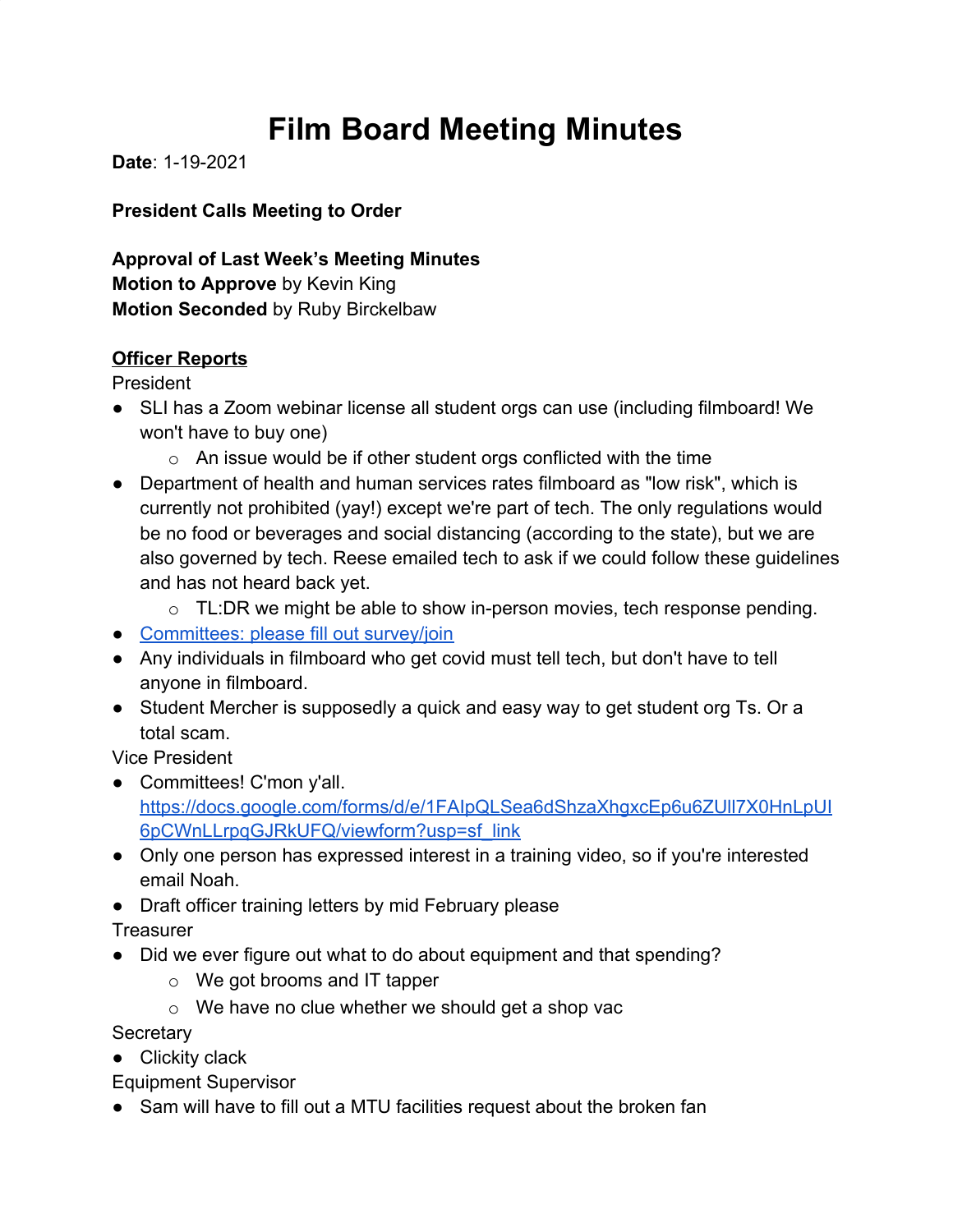**Concessions** 

- Nothing to report Advertising
- Nothing to report

Webpage

- Ruby is currently crocheting a dog coat **Publicity**
- Nothing to report

Community Chair

- Will probably do something soon, keep an eye on your emails.
- Tell Meagan if you wanna join the discord, or she'll send out the link in her email Advisor
- Nothing to report

## **Committee Reports**

Advertising

●

Equipment

●

Judicial

●

Movie

●

## **HOW'S THE BOARD?**

## **Old Business**

We are going to try to show a movie with HOSA. The event would be late February/early March. It would cost about \$2200. Filmboard currently has \$1100, should we give a few hundred towards funding this event? (HOSA may be able to provide some money, and so should housing.) Reese is planning on filling out an opportunity request form to get the remaining money after all the involved parties have contributed.

Counseling would like to have some in-person aspect of the showing.

Ruby motions to give \$500 to showing the mental health film. Wesley seconds the motion. The vote was unanimous towards allocated the money to the film.

Reese will fill out an opportunity request form for the rest of the money for the film.